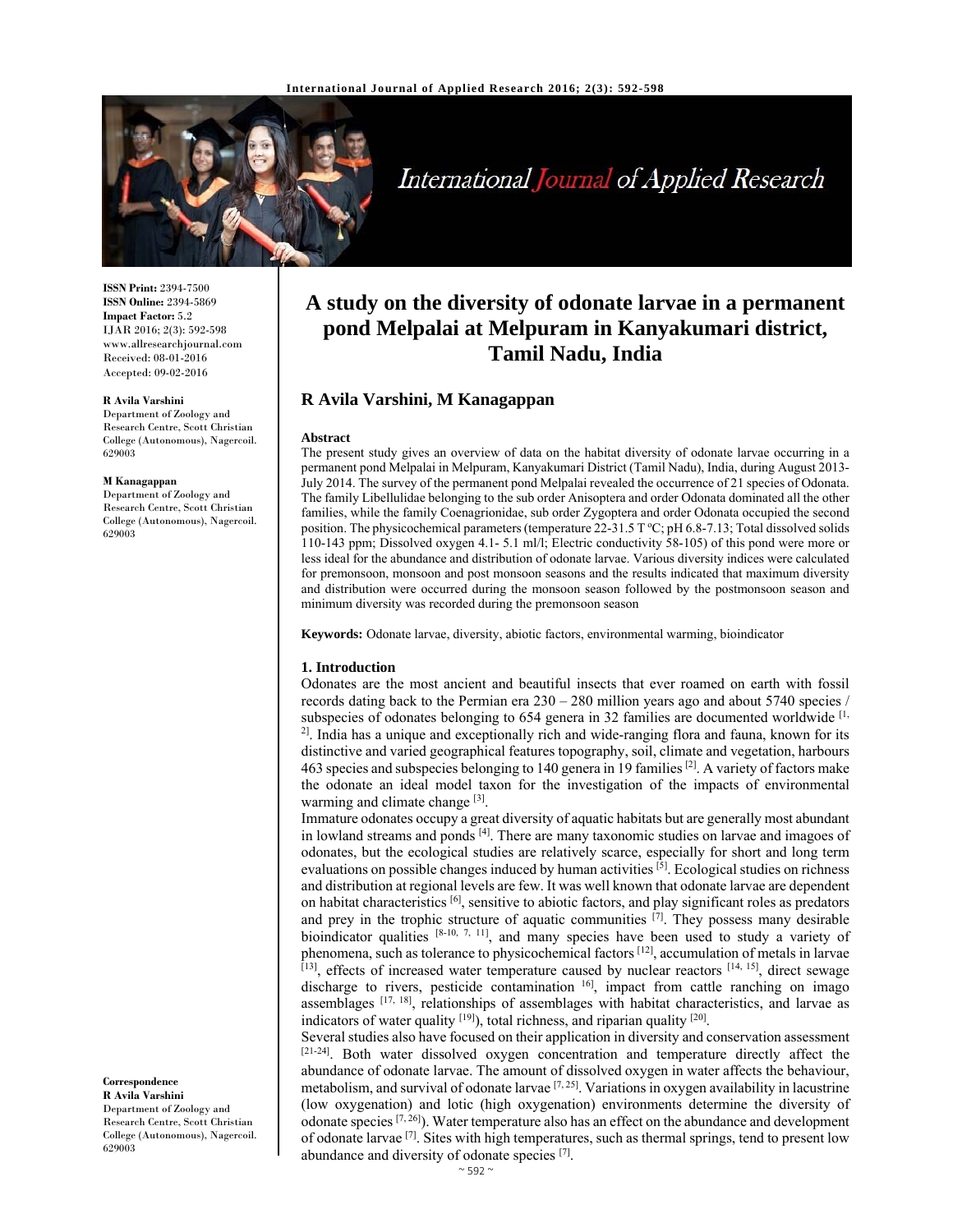However, when considering aquatic insects, odonates are characterized by high tolerance to changes of surface water temperature. Odonate larvae are top predators and can feed on a great diversity of macroinvertebrates <sup>[7]</sup>. This work was aimed to study the diversity and the relationship between the abundance of odonate larvae and the quality of water in a permanent pond Melpalai at Melpuram in Kanyakumari District.

## **2. Material and Methods**

This diversity studies of odonate larvae were carried out in a permanent pond Melpalai at Melpuram in Kanyakumari District, selected based on climatic and geographic features, during the period of August 2013 to July 2014.



#### **2.1. Site Description**

Kanyakumari district was the southernmost district of the state of Tamil Nadu, and the southernmost tip of Peninsular India. It was located between 77° 15' and 77° 36' of east of longitudes and 8° 03' and 8° 35' north of Latitudes. It covers an area of 1,685 sq. km, occupying 1.29% of the area of Tamil Nadu. Melpalai was a permanent pond in Melpuram (latitude of 8°.329' and the longitude of 77°.2'), Kanyakumari District of Tamil Nadu State, India.

#### **2.2. Assessment of the physicochemical parameters of the permanent pond Melpalai**

About 5 litre of water sample was collected from the pond separately in plastic containers and brought to the research laboratory and physicochemical parameters such as pH, total dissolved oxygen and electrical conductivity were analysed by water quality analyser (Systronics, 371). The water temperature was noted in the sampling station using thermometer and dissolved oxygen was determined by Winkler's method and the data were tabulated.

**Station I:** Melpalai **Table 1:** Physicochemical parameters in Melpalai

| S. No          |                     | Physicochemical parameters recorded in different months |            |       |            |                         |       |        |       |       |       |       |       |
|----------------|---------------------|---------------------------------------------------------|------------|-------|------------|-------------------------|-------|--------|-------|-------|-------|-------|-------|
|                | Water parameters    | Aug                                                     | <b>Sep</b> | Oct   | <b>Nov</b> | Dec                     | Jan   | Feb    | Mar   | Apr   | May   | Jun   | Jul   |
|                | $T^{O}C$            | 24                                                      | 27         | 25    | 23         | 22                      | 26    | 27     | 30    | 31.5  | 33    | 22    | 23    |
|                |                     | 7.09                                                    | 6.89       | 6.81  | 7.0        | 7.09                    | 7.01  | 6.8    | 6.99  | 6.98  | 6.7   | 7.1   | 7.13  |
| $\overline{2}$ | pH                  | 士                                                       | 士          | $\pm$ | $\pm$      | $\pm$                   | $\pm$ | $^{+}$ | $\pm$ | $\pm$ | $\pm$ | $\pm$ | 士     |
|                |                     | 0.33                                                    | 0.37       | 0.29  | 0.39       | 0.27                    | 0.39  | 0.27   | 0.35  | 0.38  | 0.29  | 0.39  | 0.42  |
| 3              | <b>TDS</b><br>(ppm) | 135                                                     | 143        | 133   | 136        | 124                     | 137   | 110    | 120   | 118   | 110   | 132   | 131   |
|                |                     | $\pm$                                                   | $\pm$      | $\pm$ | $\pm$      | $\pm$                   | $\pm$ | $^{+}$ | $\pm$ | $\pm$ | $\pm$ | $\pm$ | $\pm$ |
|                |                     | 11.1                                                    | 12.3       | 10.4  | 11.3       | 10.8                    | 10.4  | 10.9   | 10.8  | 9.28  | 10.8  | 10.4  | 11.2  |
| $\overline{4}$ | DO.                 | 5.1                                                     | 5.2        | 5.1   | 5.1        | 5.4                     | 5.5   | 4.1    | 4.3   | 4.7   | 4.29  | 4.9   | 5.0   |
|                |                     | $\pm$                                                   | $\pm$      | $\pm$ | $\pm$      | $\pm$<br>$\pm$<br>$\pm$ | $\pm$ | $\pm$  | $\pm$ | 士     | $\pm$ |       |       |
|                | (m1/1)              | 0.19                                                    | 0.18       | 0.17  | 0.27       | 0.18                    | 0.28  | 0.12   | 0.14  | 0.12  | 0.13  | 0.11  | 0.15  |
|                | EC                  | 75                                                      | 71         | 68    | 65         | 62                      | 58    | 95     | 98    | 101   | 105   | 97    | 80    |
|                |                     | $^{+}$                                                  | $\pm$      | $\pm$ | $\pm$      | $\pm$                   | $\pm$ | $\pm$  | $\pm$ | $\pm$ | $\pm$ | $\pm$ | 士     |
|                | $(\mu s)$           | 4.25                                                    | 4.29       | 3.40  | 3.41       | 3.41                    | 3.14  | 9.13   | 8.94  | 9.38  | 9.37  | 6.97  | 6.28  |

## **2.2. Field collection of Odonate larvae**

Insects were collected from a permanent pond Melpalai at Melpuram in Kanyakumari district. Site selection was based on different environment conditions and levels of disturbance. Insects were collected at monthly intervals from June 2013 to May 2014. Collection was made between 9.00 a.m. to 12 p.m. from selected sites at four corners of the pond. Larvae were collected by sweep sampling method using a standard Dframe net usually used in Limnology with the mesh size of 1.5 mm. The net was swept through the aquatic vegetation at the shore lines and in the bottom sediment down to water depth of approximately 0.5 m. The naiads which were buried in the

sediments were sampled by placing the net into the substrate and disturbing the substrate directly upstream for 1 minute. Samples were flushed from the net into stacked 10 mm and 100 mm sieves for collection in order to remove excess substrate. All odonate larvae sighted were placed into labelled jar and brought to the laboratory for further identification and grouping. Diagnosis of each species was based on the examination of the specimen with naked eye or under 10X magnifier and 45X stereomicroscope, with reference to colour photos of living insects, and by using the standard keys (Theischinger 2007).

**Table 2:** Odonate larvae recorded in Melpalai a permanent pond (August 2013-July 2014)

|                              | <b>Months 2013 - 2014</b> |        |        |                          |     |     |     |     |   |     |   |   |                    |  |
|------------------------------|---------------------------|--------|--------|--------------------------|-----|-----|-----|-----|---|-----|---|---|--------------------|--|
| <b>Insect population</b>     | ηg                        | e<br>Ō | $\cot$ | $\mathbf{N}\mathbf{ov}$  | Dec | Jan | Feb | Mar | Ę | May | E | Б | <b>Grand</b> total |  |
| Order: Odonata               |                           |        |        |                          |     |     |     |     |   |     |   |   |                    |  |
| <b>Sub Order: Anisoptera</b> |                           |        |        |                          |     |     |     |     |   |     |   |   |                    |  |
| <b>Family: Aeshnida</b>      |                           |        |        |                          |     |     |     |     |   | 38  |   |   |                    |  |
| Anax imperator               |                           |        |        | $\overline{\phantom{0}}$ |     |     |     | ◠   |   | ◠   |   |   | 15                 |  |
| Anax junius                  | ◠                         | ◠      |        |                          |     | -   | ۰   |     |   |     |   |   | 23                 |  |
| Family: Corduliidae          |                           |        |        |                          |     |     |     |     |   |     |   |   | 27                 |  |
| Somatochlora sp.             |                           |        |        |                          |     |     | -   |     |   |     |   |   | 27                 |  |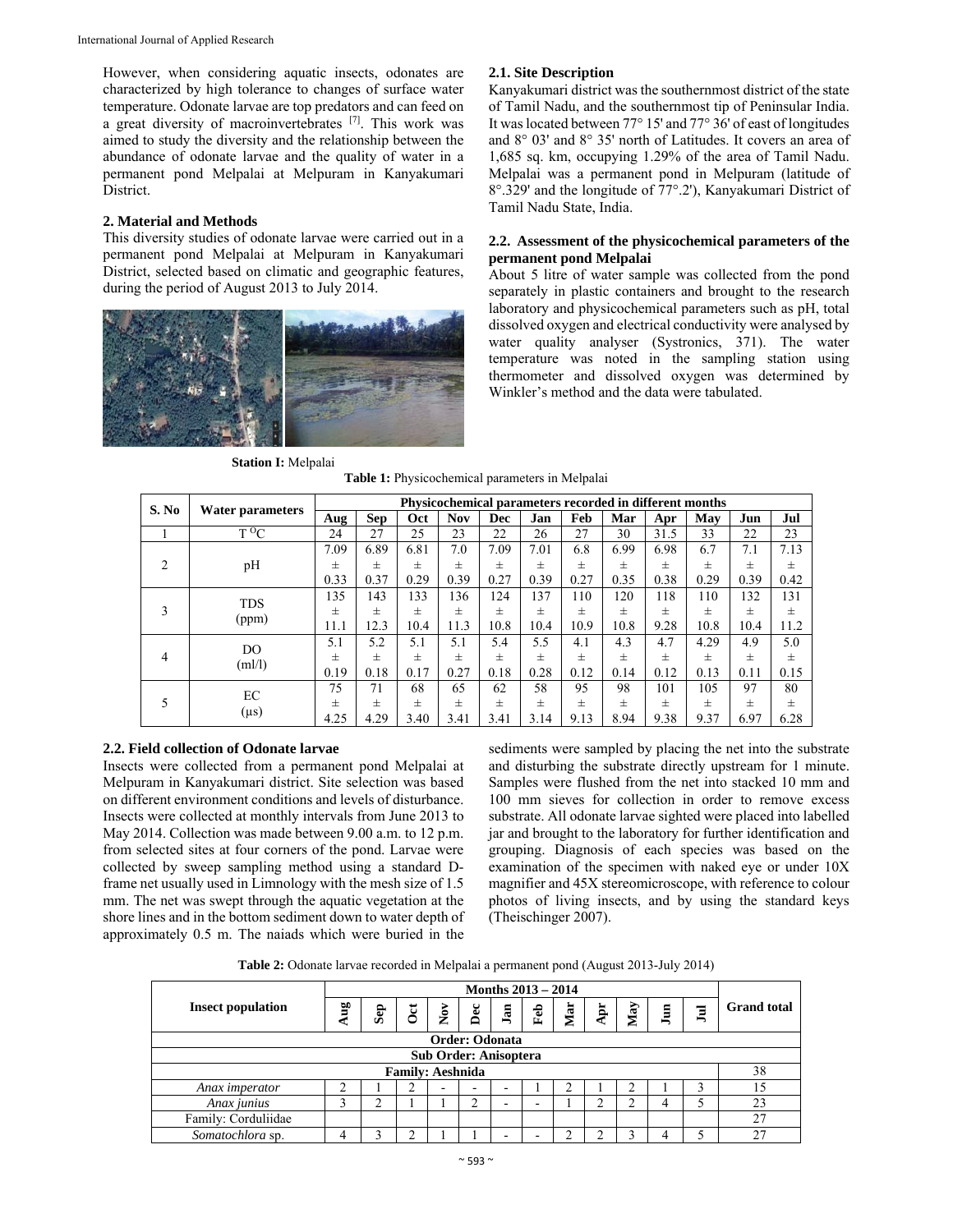| <b>Family: Gomphidae</b>     |                |                               |                            |                          |                |                |                |                          |                |                |                | 97             |     |
|------------------------------|----------------|-------------------------------|----------------------------|--------------------------|----------------|----------------|----------------|--------------------------|----------------|----------------|----------------|----------------|-----|
| Hagenius brevistylus         | 15             | 8                             | 7                          | 5                        | 2              | ÷.             | ä,             | 1                        |                | 3              | 5              | 9              | 56  |
| Megalogomphus sp.            | 5              | 3                             | $\overline{c}$             | 3                        | 1              | ÷.             | -              |                          | $\overline{2}$ | 4              | 4              | 5              | 29  |
| Epitheca cynosure            | $\overline{2}$ | $\mathbf{1}$                  | $\overline{2}$             |                          |                |                |                | $\overline{c}$           |                |                | $\overline{c}$ |                | 12  |
| <b>Family: Libellulidae</b>  |                |                               |                            |                          |                |                |                |                          |                |                |                | 460            |     |
| Bradynopyga geminata         | 18             | 15                            | 9                          | 6                        | 4              | 3              |                |                          |                | 5              | 8              | 12             | 80  |
| Crocothemis nigrifrons       | 13             | 8                             | 5                          | 3                        | $\overline{2}$ |                | $\overline{a}$ |                          | 3              | 6              | 9              | 15             | 65  |
| Orthetrum chrysis            | 5              | 4                             | 3                          | $\overline{2}$           | 3              | $\overline{c}$ | 1              | $\overline{c}$           | $\mathbf{3}$   | 4              | 5              | 6              | 40  |
| Plathemis Ivdia              | $\overline{7}$ | 5                             | 4                          | $\overline{2}$           | 1              | ÷.             | L              | 1                        | 1              | $\mathfrak{D}$ | $\mathfrak{D}$ | 3              | 28  |
| Rhodothemis sp.              | 14             | 8                             | 4                          | 3                        | $\overline{2}$ |                | ۰              | $\blacksquare$           | $\overline{2}$ |                | 4              | 8              | 47  |
| Rhodothemis rufa             | 4              | $\overline{c}$                | $\overline{2}$             |                          | $\overline{2}$ |                | L              | $\blacksquare$           |                | $\mathfrak{D}$ | 3              | 3              | 20  |
| Sympetrum corruptum          | 25             | 19                            | 11                         | 13                       | $\overline{7}$ | 3              | -              | $\overline{a}$           | 8              | 13             | 21             | 29             | 149 |
| Traemea sp.                  | 4              | $\mathfrak{D}$                | 3                          | $\overline{\phantom{0}}$ | $\mathfrak{D}$ |                |                |                          |                | $\overline{2}$ | 4              | $\overline{7}$ | 31  |
|                              |                |                               | <b>Family: Macromiidae</b> |                          |                |                |                |                          |                |                |                |                | 18  |
| Macromia sp.                 | 3              | $\overline{c}$                |                            | 4                        | $\overline{2}$ |                |                |                          |                |                | 3              | $\overline{2}$ | 18  |
| Sub order: Zygoptera         |                |                               |                            |                          |                |                |                |                          |                |                |                |                |     |
|                              |                | <b>Family: Coenagrionidae</b> |                            |                          |                |                |                |                          |                |                |                |                | 234 |
| Ceriagrion coromandelianum   | 13             | 10                            | 8                          | 11                       | 7              | 5              | $\frac{1}{2}$  | $\overline{\phantom{a}}$ | 3              | 8              | 7              | 12             | 84  |
| Enallagma sp.                | 8              | 5                             | 6                          | $\overline{7}$           | 4              | $\mathfrak{D}$ | -              | $\blacksquare$           | 3              | 5              | 9              | 5              | 54  |
| Ischnura sp.                 | 17             | 13                            | 8                          | $\overline{7}$           | 3              | 4              | -              |                          |                | $\overline{2}$ | 5              | 9              | 68  |
| Pseudagrion microcephalum    | $\overline{7}$ | 4                             | 3                          | $\overline{2}$           |                |                |                |                          | $\overline{2}$ |                | 3              | 5              | 28  |
| <b>Family: Lestidae</b>      |                |                               |                            |                          |                |                |                |                          |                |                | 29             |                |     |
| Lestes sp.                   | 5              | 7                             | 4                          | 3                        | $\mathfrak{D}$ |                |                |                          |                |                | 3              | $\overline{2}$ | 29  |
| <b>Family: Protoneuridae</b> |                |                               |                            |                          |                |                |                |                          |                |                | 66             |                |     |
| Prodasineura sp.             | 15             | 13                            | 11                         | 9                        | 4              |                | ۰              | $\blacksquare$           |                | $\overline{2}$ | $\overline{4}$ | 7              | 66  |
| Total                        | 189            | 135                           | 97                         | 88                       | 52             | 26             | $\overline{2}$ | 11                       | 36             | 70             | 110            | 153            | 969 |

#### **2.4. Statistical Analysis**

Mean abundance values of odonate larvae for premonsoon (February, March, April and May), monsoon (June, July, August and September) and postmonsoon (October, November, December and January) seasons were calculated from the abundance data of the constituent months. Various

univariate diversity indices calculated to find out the Odonate larvae faunal changes found between the months were number of species (S), numerical abundance (N), Margalef index (d) (Margalef, 1958), Pielou's evenness index (j')(Pielou, 1977) and the log2 based Shannon - Weiner species diversity index (H') (Shannon and Wiener, 1949).



**Fig 2:** Odonate larvae Index recorded in Melpalai Kanyakumari district (August 2013-July 2014)

|  |  | <b>Table 3:</b> Diversity indices of Odonate larvae at Melpalai, a permanent pond in three different seasons (August 2013-2014) |
|--|--|---------------------------------------------------------------------------------------------------------------------------------|
|  |  |                                                                                                                                 |

| S. No. |                          | <b>Station I</b> |                   |                |  |  |  |  |  |  |
|--------|--------------------------|------------------|-------------------|----------------|--|--|--|--|--|--|
|        | <b>Diversity indices</b> | Postmonsoon      | <b>Premonsoon</b> | <b>Monsoon</b> |  |  |  |  |  |  |
|        |                          | 20.25            | 10                | $\sim$ 1       |  |  |  |  |  |  |
| ـ.     |                          | 136              | 4 <sup>7</sup>    | 171.25         |  |  |  |  |  |  |
|        |                          | 3.98             | 2.97              | 4.46           |  |  |  |  |  |  |
| ᠇.     |                          | 0.96             | 0.96              | 0.96           |  |  |  |  |  |  |
|        |                          | 2.87             | 2.77              | 2.94           |  |  |  |  |  |  |
| v.     |                          | 0.92             | 0.87              | 0.95           |  |  |  |  |  |  |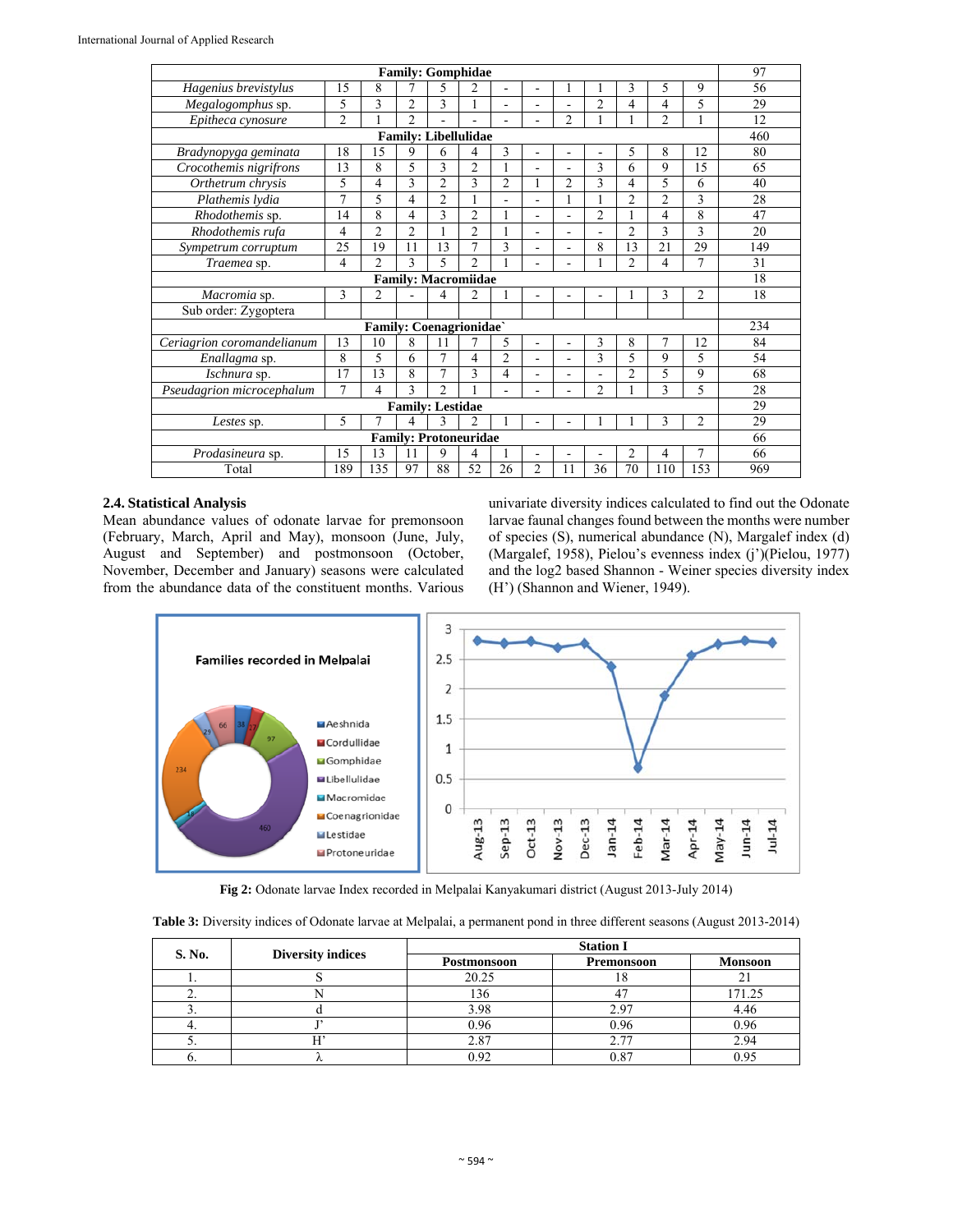

**Fig 3:** Odonate larvae recorded for Station I in Kanyakumari district (August 2013-July 2014)

## **3. Result**

The results recorded in table 1 showed the physicochemical parameters in the permanent pond Melpalai. In this pond, the maximum temperature  $(33 \text{ °C})$  was recorded during the month of May, 2014 and minimum (22  $\textdegree$ C) was recorded during the months of December, 2013 and June, 2014. Maximum pH (7.13) was recorded during the month of July and minimum (6.7) was recorded on May, 2014. During the month of September, 2013 maximum TDS (143 ppm) was recorded and minimum (110 ppm) was in February and May. Maximum DO (5.5 ml/l) was recorded in January, 2014 and minimum (4.1 ml/l) in February, 2014. Maximum EC (105µs) was recorded during the month of May and minimum (62µs) in November, 2013.

Table 2 showed that 21 species of Odonate larvae were common in Kanyakumari district. They come under 19 genera belonging 8 families under two suborders, Zygoptera (Damselflies) and Anisoptera (Dragonflies). Family *Libellulidae* was highly dominant with 7 genera that includes *Bradinopyga, Crocothemis, Orthetrum, Plathemis, Rhodothemis* (two species), *Sympetrum* and *Traemea* with the grant total of 460 individuals in this station. Family *Coenagrionidae* occupies the next position with four genera, *Ceriagrion*, *Enallagma*, *Ischnura* and *Pseudagrion* with the grant total of 234 individuals. Family *Gomphidae* comes to the next place with 3 genera, *Hagenius*, *Megalogomphus*, and *Epitheca* with 97 larvae. This was followed by the family Protoneuridae with 1 genus, *Prodasineura* with the grant total of 66 naiads. Family Aeshnidae with one genus, *Anax* and two species (*Anax imperator* and *Anax junius*) comes to the next position with the total of 38 nymphs. Then comes the Family *Lestidae* with one genus *Lestes*, with the grant total of 29 larvae. This was followed by the family Corduliidae with one genus *Somatochlora* with 27 larvae. The last one was the Family *Macromiidae* with the genus *Macromia* and the number of naiads recorded was 18.

## **3.1. Distribution pattern of Anisopteran larvae**

*Anax imperator* showed the peak population of 3 individuals during the month of July 2014, and it was absent during the month of November, December 2013 and January 2014. *Anax junius* showed the peak population of 5 individuals during the month of July 2014 and it was absent during the month of January 2014 and February 2014. *Somatochlora* sp. showed the peak population of 5 individuals during the month of July 2014 and it was absent in January and February 2014. *Hagenius brevistylus* showed the peak population of 15 individuals during the month of August and it was absent in January and February 2014. *Megalogomphus* sp. showed the peak population of 5 individuals during the month of July and August 2014, it was absent in January, February and March 2014. *Epitheca cynosure* showed the peak population of 2 individuals during the month of August, October 2013, March and June 2014 and it was absent in November, December 2013, January and February 2014.

*Bradynopyga geminata* showed the peak population of 18 individuals during the month of August 2014, and it was absent in February, March and April 2014. *Crocothemis nigrifrons* showed the peak population of 15 individuals during the month of July 2014 and it was absent in February and March 2014. *Orthetrum chrysis* showed the peak population of 6 individuals during the month of July 2014 and there was low population in other months. *Plathemis lydia* showed the peak population of 7 individuals during the month of August 2013. It was absent in January and February 2014. *Rhodothemis* sp. showed the peak population of 14 individuals during the month of August 2013 and it was absent in February and March 2014. *Traemea* sp. showed the peak population of 7 individuals during the month of July 2014 and it was absent in February and March 2014. *Macromia* sp. showed the peak population of 4 individuals during the month of November 2013 and it was absent in October 2013, February, March and April 2014.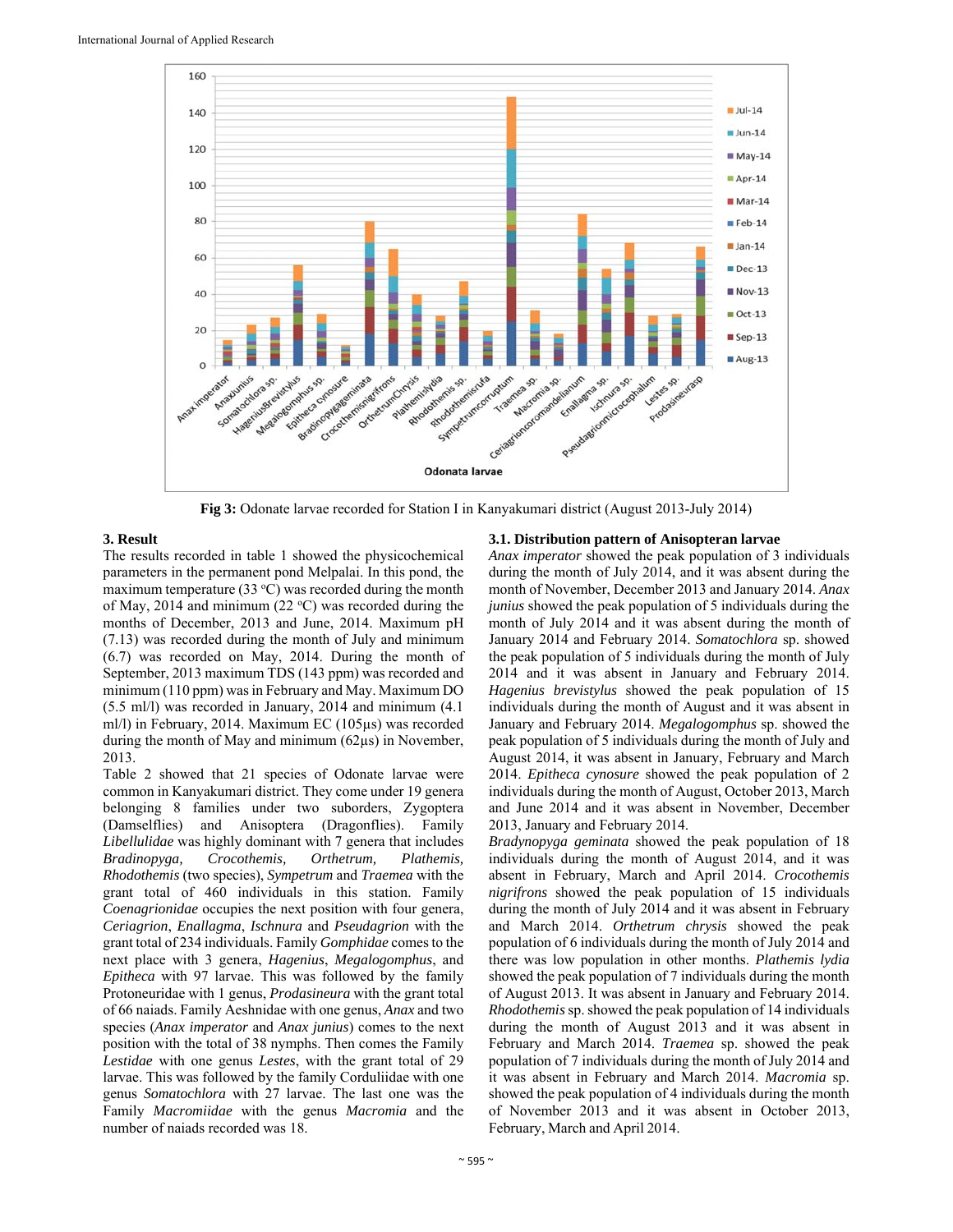#### **3.2. Distribution pattern of Zygopteran larvae during the period of July 2013**

*Ceriagrion coromandelianum* showed the peak population of 13 individuals during the month of August 2013 and it was absent in February and March 2014. *Enallagma* sp. showed the peak population of 9 individuals during the month of June 2014 and it was absent in February and March2014. *Ischnura* sp. showed the peak population of 17 individuals during the month of August 2013 and it was absent in February, March and April 2014. *Pseudagrion microcephalum* showed the peak population of 7 individuals during the month of August 2013 and it was absent in January, February and March 2014. *Lestes sp*. showed the peak population of 7 individuals during the month of September 2013 and it was absent in February and March 2014. *Prodasineura sp*. showed the peak population of 15 individuals during the month of August 2013 and it was absent in February, March and April 2014. The above results showed that there are seasonal variation in the distribution of odonate larvae in the selected permanent pond.

#### **3.3. Diversity indices of Odonate larvae at three different stations in three different seasons**

Table 3 clearly revealed that, in Melpalai, the species number during the monsoon was 21. It was 20. 25 in the postmonsoon season and 18 for premonsoon season. Numerical abundance (N) was 171.25 during the monsoon season, 136 for postmonsoon season and 47 for premonsoon season. Margalef index (d) was 4.46 at the monsoon season, 3.98 at the postmonsoon season and 2.97 at the premonsoon season. Pielou's evenness index and Shannon - Weiner species diversity index were also shown the same pattern of diversity in all the three seasons where the highest value was recorded during the monsoon season, which was followed by the postmonsoon season and the lowest diversity was recorded during the premonsoon season.

#### **4. Discussion**

According to Corbet [7], environmental variables and biotic factors, as predation, had an important effect on Odonate larvae density. A daily modification on environmental factors can occurred in distinct stations and those changes on environmental variables affect the distribution of aquatic insects. More evidences were added showing the effects of environmental variables during the diurnal cycle on Odonate larvae. In aquatic ecosystems, oxygen availability was one of the limiting factors of the survival of insect larvae, such as Odonata  $[27, 28]$  and the same findings coincide with our present study in which the permanent pond Melpalai shows high dissolved oxygen (4.1-5.1ml/l) and the diversity of odonate larvae was also high in this station. Although the changes of oxygen availability affected some odonate larvae, many of them are tolerant enough to environmental variations, including of oxygen availability. The amount of dissolved oxygen in water affects the behavior, metabolism, and survival of Odonate larvae  $[25]$ . Variations in oxygen availability in lacustrine (low oxygenation) and lotic (high oxygenation) environments determine the diversity of Odonata species [26].

Besides oxygen, the surface water temperature also influenced the distribution of odonate larvae. Only four orders of aquatic insects (Odonata, Hemiptera, Diptera, and Coleoptera) are resistant to significant changes in water temperature [7]. In the present study, only Libellulidae and Coenagrionidae tolerated variations in surface water temperature and are found to be

high in number throughout the study period whereas Macromiidae, Gomphidae and Protoneuridae shows less tolerance to temperature and were found to be lesser during the summer time. Some Anisoptera and Zygoptera families are sensitive to variations in water temperature, as was reported for *Acanthagrion*, *Erythemis*, *Telebasis* and *Tauriphila* [7, 29]. Jason [30] confirmed the present results, recorded a raise in the odonatous individuals during July and August. Crowley *et al*., [31] agreed with this result, where they concluded that, the maximum emergence of damselflies was occurred during spring, summer and autumn.In addition to the water dissolved oxygen concentration and surface temperature, other environmental factors, such as electrical conductivity, pH, and depth also had an effect on the abundance of odonate larvae. Keize and Kalkman<sup>[32]</sup> reported that Coenagrionidae and Libellulidae are the two largest families of Odonata and dominated the dragonfly fauna of standing water in every continent. Kalkman et al., <sup>[1]</sup> also stated that the two largest families, Coenagrionidae and Libellulidae, are relatively well known, because most species are noticeable and favor open habitats and these reports supported the result of the present study. In the present study also Family Libellulidae occupies the first position in abundance followed by Coenagrionidae. This result also coin side with the report of Cayasan *et al.*, [33], which showed that among the 36 species in Zamboanga del Sur, Philippines, 16 are from family Libellulidae and another six species are from Coenagrionidae. Villanueva and Cahilog [37] documented 11 species from Libellulidae and five from Coenagrionidae among 35 species documented. Quisil *et al.*, [34] Villanueva and Cahilog <sup>[36]</sup>,and Villanueva <sup>[35]</sup> found Family Libellulidae to be the most represented while Family Coenagrionidae was the second most represented.

## **5. Conclusion**

The survey of the permanent pond Melpalai revealed the occurrence of 21 species of dragonfly nymphs. Odonate larvae belonging to the sub order Anisoptera, family Libellulidae dominated all the other families, while the Zygopteran family Coenagrionidae occupied the second position. The permanent pond Melpalai, Melpuram showed highest biodiversity because it has a good environmental and climatical conditions and the anthropogenic activity also lesser here. The physicochemical parameters of this pond are also more or less ideal for the abundance and distribution of odonate larvae. Hence if these conditions are maintained in the laboratory, we can maintain a fresh colony of odonate larvae even under laboratory condition for further experiments using dragonfly nymphs.

## **6. Acknowledgement**

We greatly appreciate the financial support provided by the University Grants Commission New Delhi, Government of India in the form of Research Fellowship (Project F. No. 42- 552/2013(SR). Laboratory facilities provided by Department of Zoology, Scott Christian College, Nagercoil, was also thankfully put on record.

#### **7. Reference**

- 1. Kalkman VJ, Clausnitzer V, Dijkstra KDB, Orv AG, Paulson DR, Tol JV. Global diversity of dragonflies (odonata) in freshwater. Hydrobiologia 2008; 595:351- 363.
- 2. Subramanian KA. Dragonflies of India A Field Guide Published by Vigyan Prasar 2009, 1-180.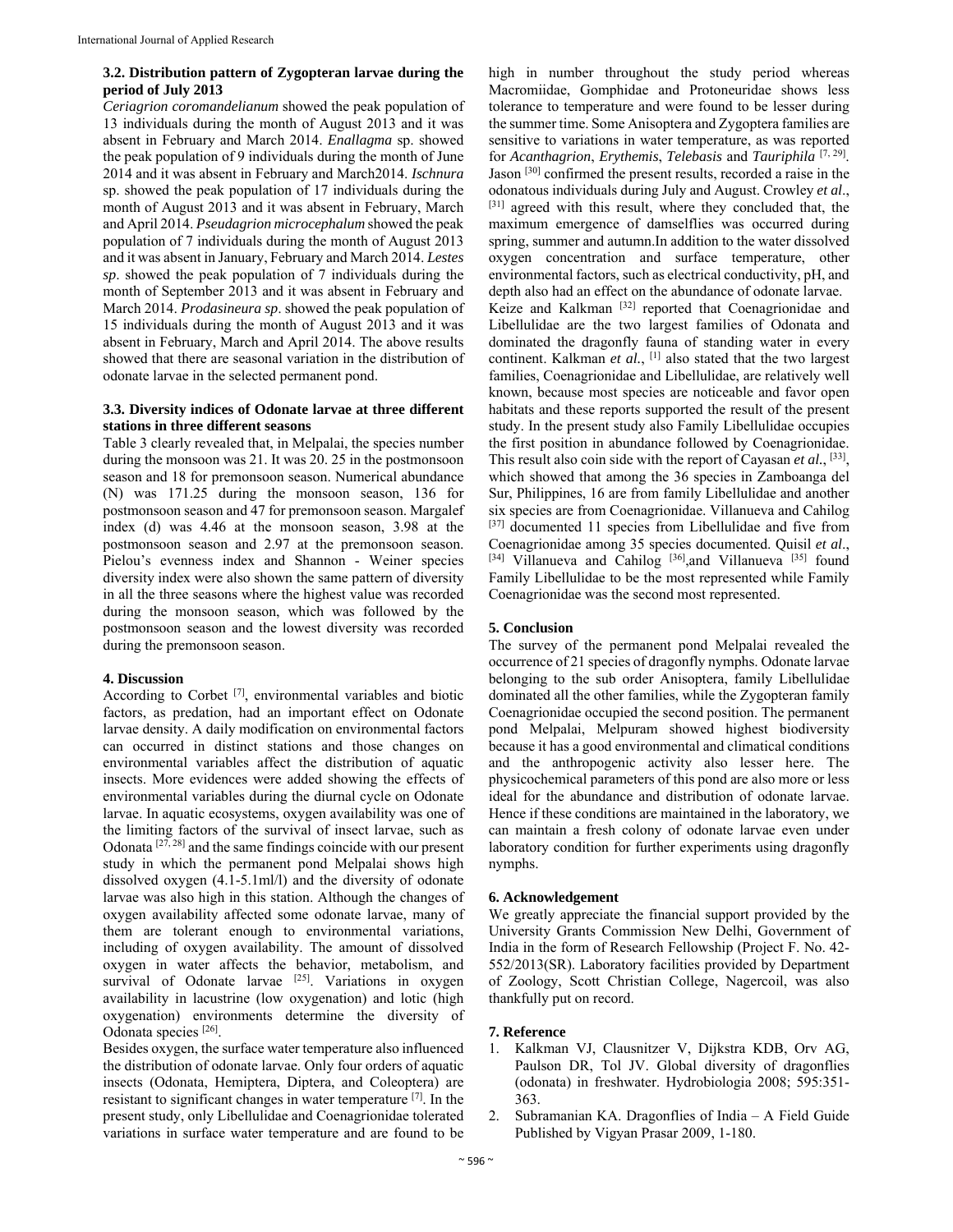- 3. Hassall C, Thompson DJ. The effects of environmental warming on Odonata: a review. The International Journal of Odonatology. 2008; 11:131-153.
- 4. Varshini RA, Kanagappan M. Effect of quantity of water on the feeding efficiency of dragonfly Nymph - *Bradynopyga geminata* (Rambur). Journal of Entomology and Zoology Studies. 2014; 2(6):249-252.
- 5. Anaya JAG, Guterrez RN, Campbell WB. Diversity and distribution of Odonata (Insecta) larvae along an altitudinal gradient in Coalcoman mountains, Michoacan, Mexico. Int. J Trop Biol. 2011; 59(4):1559-1577.
- 6. Watson JAL, Arthington AH, Conrick DL. Effect of sewage effluent on dragonflies (Odonata) of Bulimba Creek, Brisbane. Aust. J Mar Freshwat Res. 1982; 33:517-528.
- 7. Cobert PS. Dragonflies: Behaviour and Ecology of Odonata. England: Harley Books. 691 Corbet PS, 1999.
- 8. Clark TE, Samways MJ. Dragonflies (Odonata) as indicators of biotope quality in the Kruger National Park, South Africa. J Appl Ecol. 1996; 33:1001-1012.
- 9. Moore MT, Huggett DB, Gillespie WB Jr, Rodgers JHJr, Cooper CM. Comparative Toxicity of Chlordane, Chlorpyrifos, and Aldicarb to Four Aquatic Testing Organisms. Arch. Environ. Contam. Toxicol. 1998; 34:152-157.
- 10. McGeoch MA. The selection, testing and application of terrestrial insects as bioindicators*.* Biol. Rev 1998; 73:181-201.
- 11. D'Amico F, Darblade S, Avignon S, Blanc-Manel S, Ormerod SJ. Odonates as indicators of shallow lake restoration by liming: comparing adult and larval responses*.* Restor. Ecol. 2004; 12:439-446.
- 12. Remsburg AJ, Olson AC, Samways MJ. Shade Alone Reduces Adult Dragonfly (Odonata: Libellulidae) Abundance*.* Journal of Insect Behavior. 2008; 21:460- 468.
- 13. Gupta A. Metal accumulation and loss by *Crocothemis servilia* (Drury) in a small lake in Shillong northeastern India (Anisoptera: Libellulidae*).* Odonatologica 1995; 24:283-289.
- 14. Gentry JB, Garten CT, Howell FG, Smith MH. Thermal ecology of dragonflies in habitats receiving reactor effluent. In Environmental effect of cooling systems at nuclear power plants. International Atomic Energy Agency, Vienna, Austria 1975, 563-574.
- 15. Thorp JH, Diggins MR. Factors affecting depth distribution of dragonflies and other benthic insects in a thermally destabilized reservoir. Hydrobiologia 1982; 87:33-44.
- 16. Takamura K, Hatakeyama S, Shiraishi H. Odonatae larvae as an indicator of pesticide contamination. Appl. Entomol. Zool 1991; 26:321-326.
- 17. Hornung JP, Rice CL. Odonata and wetland quality in southern Alberta, Canada: a preliminary study. Odonatologica 2003; 32:119-129.
- 18. Foote AL, Rice Hornung CL. Odonates as biological indicators of grazing effects on Canadian prairie wetlands. Ecological Entomologica 2005; 30:273-283.
- 19. Trevino J. Dragonflies [sic] naiads as an indicator of water quality. Center for Watershed Prot., Silver Spring, MD, U.S. Environ. Prot. Agency. Tech. Note 99, Watershed Protection Techniques 1997; 2:533-535.
- 20. Smith J, Samways MJ, Taylor S. Assessing riparian quality using two complementary sets of bioindicators*.*  Biodivers. Conserv 2007; 16:2695-2713.
- 21. Hawking JH, New TR. Interpreting dragonfly diversity to aid in conservation assessment: lessons from the Odonata assemblage at Middle Creek, north-eastern Victoria, Australia. J Insect Conservat. 2002; 6:171-178.
- 22. Bried JT, Herman BD, Ervin GN. Umbrella potential of plants and dragonflies for wetland conservation: a quantitative case study using the umbrella index*.* J Appl Ecol. 2007; 44:833-842.
- 23. Campbell WB, Novelo-Gutiérrez R. Reduction in odonate phylogenetic diversity associated with dam impoundment was revealed using taxonomic distinctness. Fund. Appl. Limnol. 2007; 168:83-92.
- 24. Campbell WB, Novelo-Gutierrez R, Gomez-Anaya JA. Distributions of odonate richness and diversity with elevation depend on windward and leeward aspects: implications for research and conservation planning*.*  Insect. Conserv. Diver 2010; 3:302-312.
- 25. Hofmann T, Mason C. Habitat characteristics and the distribution of Odonata in a lowland river catchment in eastern England. Hydrobiologia. 2005; 539:137-147.
- 26. Fulan JA, Raimundo R, Figueiredo D. Habitat characteristics and dragonflies diversity and abundance in the Guadiana River, Eastern of the Alentejo, Portugal. Boletin de la Asociacion Espaiola de Entomologia. 2008; 32(3-4):327-340.
- 27. Hoback WW, Stanley DW. Mini review: insects in hypoxia. Journal of Insect Physiology. 2001; 47:533-542.
- 28. Apodaca CK, Chapman LJ. Adult damselflies of Kibale National Park, Uganda: Habitat associations and seasonal occurrence. Odonatologica. 2004; 33:129-146.
- 29. Fulan JA, Henry R. The Odonata (Insecta) assemblage on Eichhornia azurea (Sw.) Kunth (Pontederiaceae) stands in Camargo Lake, a lateral lake on the Paranapanema River (state of São Paulo, Brazil), after an extreme inundation episode. Acta Limnologica Brasiliensia. 2006; 18(4):423 ‑431.
- 30. Jason TB. Community and conservation ecology of dragonfly and damselfly adults in Mississippi wetlands. M.Sc. Thesis, in Biology Mississippi State University, 2005.
- 31. Crowley PH, Nisbet RM, Gurney WSC, Lawton LH. Population regulation in animals with complex life histories: Formulation and analysis of a dragonfly model. Advances in ecological Research. 1987; 17:1-59.
- 32. Keize J, Kalkman V. Records of dragonflies from kabupaten Merauke, Papua, Indonesia collected in 2007 and 2008 (Odonata). Suara Serangga Papua 2009; 4(2):40-45.
- 33. Cayasan RD, Limitares DE, Gomid JVS, Nuneza OM, Villanueva RJT. Species richness of Odonata in selected freshwater systems in Zamboanga del Sur, Philippines. AACL Bioflux, 2013; 6(4):378-393.
- 34. Quisil SJC, Arreza JDE, Nuneza OM, Villanueva RJT. Species richness of Odonata in Lanuza and San Agustin, Surigao del Sur, Philippines. AES Bioflux. 2013; 5(3):245-260.
- 35. Villanueva RJT. Odonata of Siargao and Bucas Grande Islands, the Philippines. International Dragonfly Fund Report, 2011; 34:1-25.
- 36. Villanueva RJT, Cahilog H. Notes on a small Odonata collection from Tawi-Tawi, Sanga-Sanga and Jolo